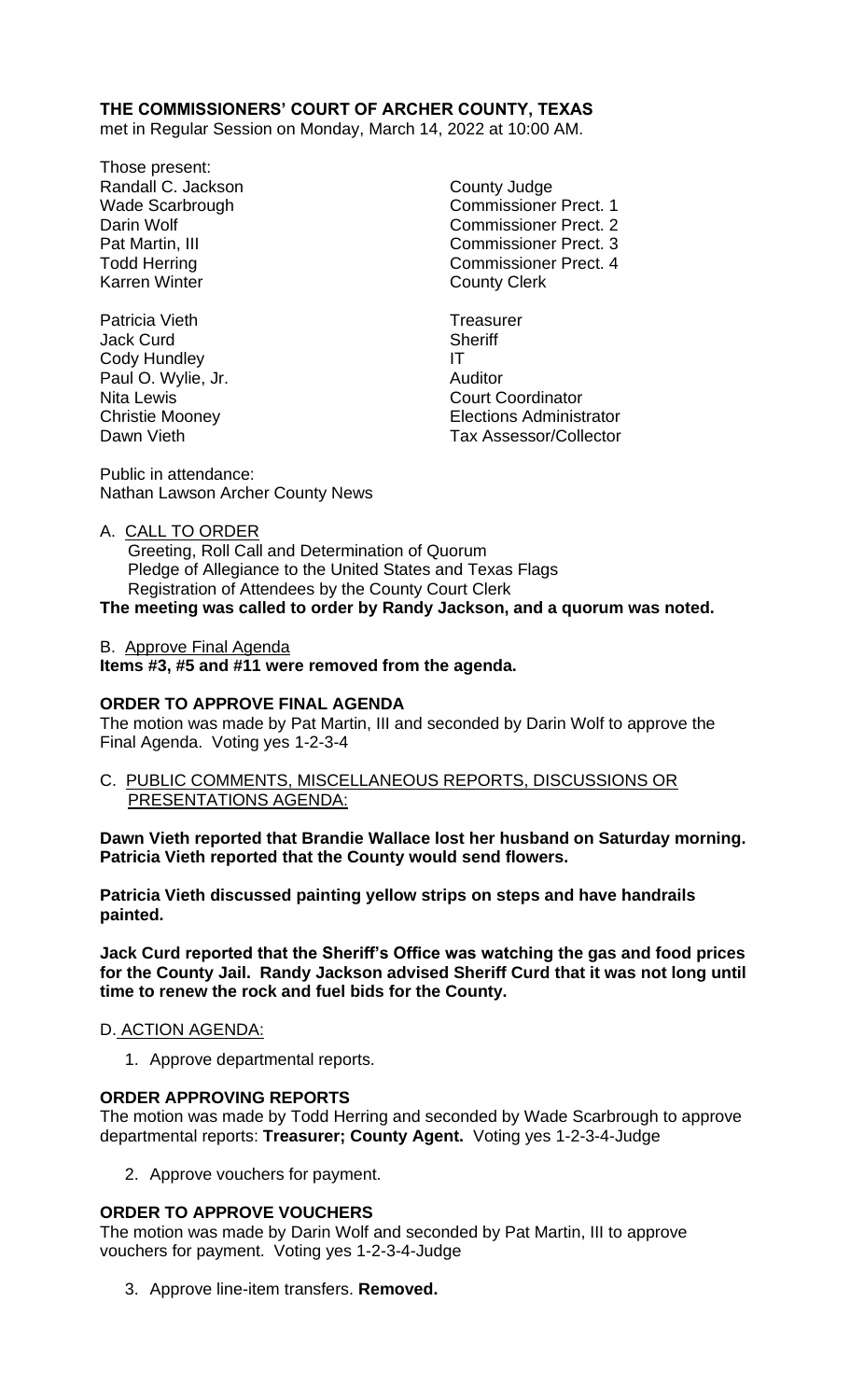4. Approve Education Certificates.

### **ORDER APPROVE CERTIFICATES**

The motion was made by Randy Jackson and seconded by Pat Martin, III to approve Education Certificates: **Pat Martin, III; Darin Wolf; Patricia Vieth**. Voting yes 1-2-3-4- Judge

- 5. Approve Publisher's Certificates. **Removed.**
- 6. Approve Minutes from previous month February, 2022.

### **ORDER TO APPROVE MINUTES**

The motion was made by Pat Martin, III and seconded by Todd Herring to approve the minutes from February, 2022. Voting yes 1-2-3-4-Judge

**7.** Special Budget Amendment to certify Revenue. **Paul O. Wylie, Jr. discussed the Special Budget Amendment that needed to be certified.**

#### **ORDER TO APPROVE AMENDMENT**

The motion was made by Wade Scarbrough and seconded by Darin Wolf to approve Special Budget Amendment to certify revenue. Voting yes 1-2-3-4-Judge

| <b>Department-Account</b>                                   | <b>Account Name</b>                                                                                   | <b>Increase</b>              | <b>Decrease</b> |
|-------------------------------------------------------------|-------------------------------------------------------------------------------------------------------|------------------------------|-----------------|
| 010.0310.1233                                               | Miscellaneous Income                                                                                  | 120,660.00                   |                 |
| 010.0425.0471                                               | Software                                                                                              | 120,660.00                   |                 |
| <b>Department-Account</b><br>011.0310.1275<br>021.0310.1275 | <b>Account Name</b><br>Grant Expense Reimbursements 120,000.02<br><b>Grant Expense Reimbursements</b> | <b>Increase</b><br>10,803.06 | <b>Decrease</b> |
| 031.0310.0175                                               | <b>Grant Expense Reimbursements</b>                                                                   | 24,623.12                    |                 |
| 041.0310.1275                                               | <b>Grant Expense Reimbursements</b>                                                                   | 39,207.95                    |                 |
| 011.0400.0336                                               | <b>Road Materials</b>                                                                                 | 120,000.02                   |                 |
| 021.0400.0336                                               | <b>Road Materials</b>                                                                                 | 10,803.06                    |                 |
| 031.0400.0336                                               | <b>Road Materials</b>                                                                                 | 24,623.12                    |                 |
| 041.0400.0336                                               | <b>Road Materials</b>                                                                                 | 39,207.95                    |                 |
| <b>Department-Account</b>                                   | <b>Account Name</b>                                                                                   | <b>Increase</b>              | <b>Decrease</b> |
| 048.0310.1275                                               | <b>HAVA Grant</b>                                                                                     | 120,000.00                   |                 |
| 048.0400.0332                                               | Equip/Machine Purchase                                                                                | 120,000.00                   |                 |

**8.** Consider and/or approve Order and Notice of May 7, 2022 General Election. **Christie Mooney discussed the Order and Notice for the May 7, 2022 General Election for the two amendments that have been ordered. Ms. Mooney reported that the Election Equipment will be delivered in June, 2022.**

### **ORDER TO APPROVE ORDER AND NOTICE**

The motion was made by Todd Herring and seconded by Pat Martin, III to approve Order and Notice of May 7, 2022 General Election. Voting yes 1-2-3-4-Judge

**9.** Consider and/or approve Services Agreement with TAC in regards to the County's emails. (Tabled 2-28-2022). **Jack Curd reported that he needed to be the administrator for the Sheriff's Office emails.**

### **ORDER TO APPROVE AGREEMENT**

The motion was made by Wade Scarbrough and seconded by Darin Wolf to approve Services Agreement with TAC concerning County emails and standard website services. Voting yes 1-2-3-4-Judge

**10.**Consider and/or take action on Applications/Permits for Culvert Installation. (Tabled 2-28-2022) **Wade Scarbrough discussed the applications/permits for**